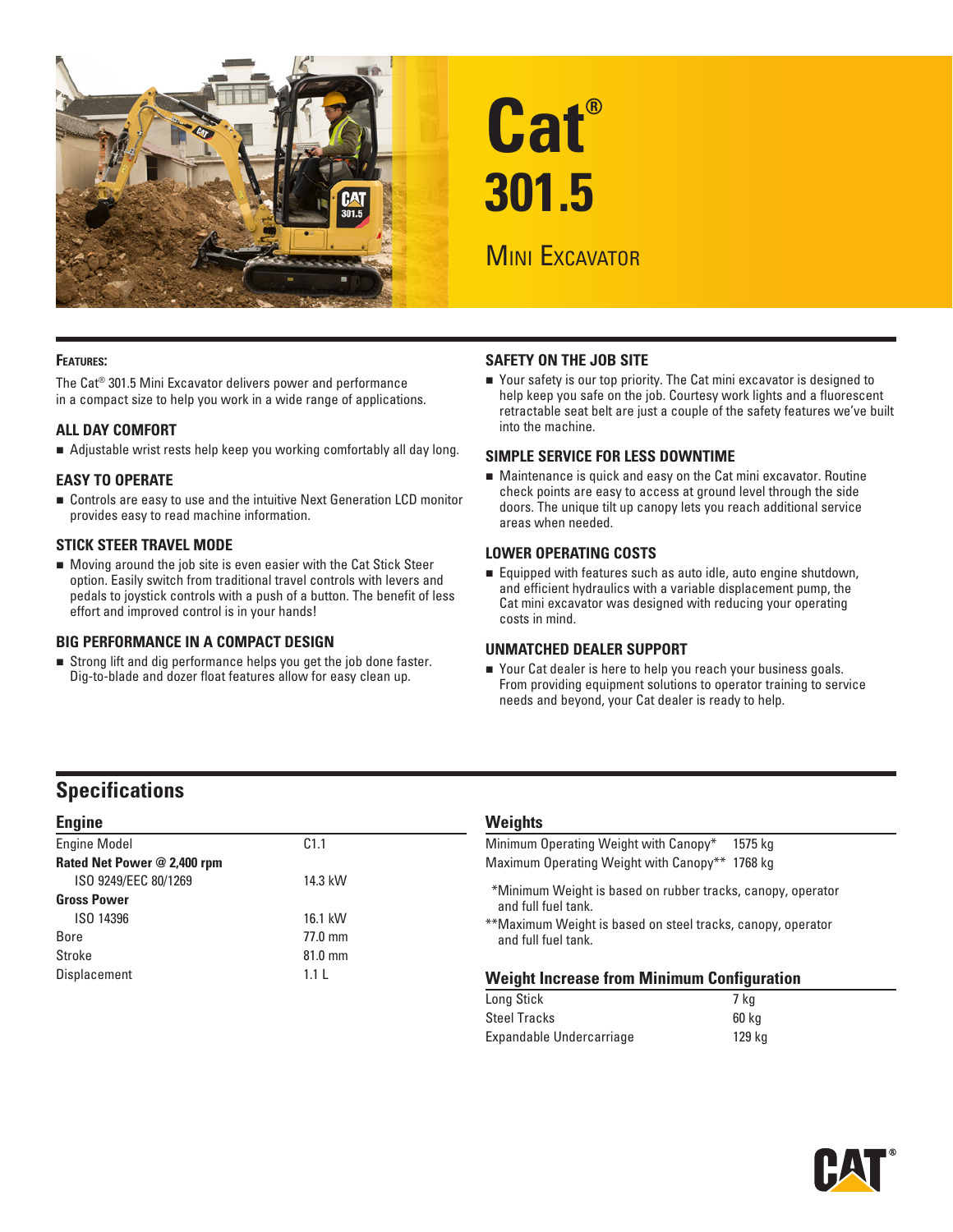# **301.5 Mini Excavator**

### **Travel System**

| 4.4 km/h   |            |
|------------|------------|
| $2.9$ km/h | եշմ        |
| 10.3 kN    |            |
| 16.0 kN    |            |
| 27.3 kPa   |            |
| 30.6 kPa   |            |
| 30 degrees |            |
|            | <b>PAT</b> |

### **Service Refill Capacities**

| <b>Cooling System</b>   | 3.9L   |
|-------------------------|--------|
| Engine Oil              | 4.4    |
| <b>Fuel Tank</b>        | 22.0 L |
| <b>Hydraulic Tank</b>   | 18.0 L |
| <b>Hydraulic System</b> | 26.0 L |

### **Hydraulic System**

| Load Sensing Hydraulics with Variable Displacement Piston Pump |                    | 2 Vertical Wall |                          |
|----------------------------------------------------------------|--------------------|-----------------|--------------------------|
| Pump Flow @ 2,400 rpm                                          | 66 L/min           |                 | 3 Maximum Reach          |
| Operating Pressure - Equipment                                 | 213 <sub>bar</sub> |                 | at Ground Level          |
| Operating Pressure - Travel                                    | 213 <sub>bar</sub> |                 | 4 Maximum Reach          |
| Operating Pressure - Swing                                     | 103 <sub>bar</sub> |                 | 5 Maximum Dig Hei        |
| Auxiliary Circuit - Primary                                    |                    |                 | 6 Maximum Dump C         |
| Flow                                                           | $33$ L/min         |                 | 7 Boom in Reach          |
| Pressure                                                       | 213 <sub>bar</sub> |                 | 8 Tail Swing             |
| Auxiliary Circuit - Secondary                                  |                    |                 |                          |
| Flow                                                           | 14 $L/min$         |                 | 9 Maximum Blade H        |
| Pressure                                                       | 213 <sub>bar</sub> |                 | 10 Maximum Blade D       |
| Digging Force - Stick (standard)                               | 8.2 kN             | 11              | Boom Height in           |
| Digging Force - Stick (long)                                   | 7.2 kN             |                 | <b>Shipping Position</b> |
| Digging Force - Bucket                                         | 14.1 kN            |                 | 12 Overall Shipping H    |
|                                                                |                    |                 |                          |

| <b>Swing System</b>        |           |
|----------------------------|-----------|
| <b>Machine Swing Speed</b> | $9.8$ rpm |

#### **Blade**

| Width  | 990 mm   |
|--------|----------|
| Height | $225$ mm |

### **Certification – Canopy**

| <b>Roll Over Protective Structure (ROPS)</b> | ISO 12117-2:2008         |
|----------------------------------------------|--------------------------|
| Tip Over Protective Structure (TOPS)         | ISO 12117:1997           |
| <b>Top Guard</b>                             | ISO 10262:1998 (Level I) |

#### **Sound**

Average Exterior Sound Pressure 93 dB(A) (ISO 6395:2008)



#### 26.0 L **Dimensions**

|                                                                       |                                        |    |                                                        | <b>Standard Stick</b> | <b>Long Stick</b> |
|-----------------------------------------------------------------------|----------------------------------------|----|--------------------------------------------------------|-----------------------|-------------------|
| <b>Hydraulic System</b>                                               |                                        |    | Dig Depth                                              | 2340 mm               | 2540 mm           |
| Load Sensing Hydraulics with Variable Displacement Piston Pump        |                                        |    | 2 Vertical Wall                                        | 1800 mm               | 1890 mm           |
| Pump Flow @ 2,400 rpm                                                 | $66$ L/min                             |    | 3 Maximum Reach                                        | 3730 mm               | 3890 mm           |
| <b>Operating Pressure - Equipment</b>                                 | 213 <sub>bar</sub>                     |    | at Ground Level                                        |                       |                   |
| Operating Pressure - Travel                                           | 213 <sub>bar</sub>                     |    | 4 Maximum Reach                                        | 3800 mm               | 3960 mm           |
| Operating Pressure - Swing                                            | 103 <sub>bar</sub>                     |    | 5 Maximum Dig Height                                   | 3430 mm               | 3490 mm           |
| <b>Auxiliary Circuit - Primary</b>                                    |                                        |    | 6 Maximum Dump Clearance                               | 2450 mm               | 2510 mm           |
| Flow                                                                  | 33 L/min                               |    | 7 Boom in Reach                                        | 1460 mm               | 1450 mm           |
| Pressure                                                              | 213 <sub>bar</sub>                     |    | 8 Tail Swing                                           | 820 mm                | 820 mm            |
| Auxiliary Circuit - Secondary                                         |                                        |    |                                                        |                       |                   |
| Flow                                                                  | $14$ L/min                             |    | 9 Maximum Blade Height                                 | 275 mm                | 275 mm            |
| Pressure                                                              | 213 <sub>bar</sub>                     |    | 10 Maximum Blade Depth                                 | 260 mm                | 260 mm            |
| Digging Force – Stick (standard)                                      | 8.2 kN                                 | 11 | Boom Height in                                         | 1090 mm               | 1040 mm           |
| Digging Force – Stick (long)                                          | 7.2 kN                                 |    | <b>Shipping Position</b>                               |                       |                   |
| Digging Force – Bucket                                                | 14.1 kN                                |    | 12 Overall Shipping Height                             | 2310 mm               | 2310 mm           |
|                                                                       |                                        |    | <b>13</b> Swing Bearing Height                         | 445 mm                | 445 mm            |
| <b>Swing System</b>                                                   |                                        | 14 | Overall Undercarriage Length                           | 1460 mm               | 1460 mm           |
| <b>Machine Swing Speed</b>                                            | $9.8$ rpm                              |    | 15 Overall Shipping Length                             | 3470 mm               | 3450 mm           |
|                                                                       |                                        |    | 16 Boom Swing Right                                    | 50 degrees            | 50 degrees        |
| <b>Blade</b>                                                          |                                        | 17 | <b>Boom Swing Left</b>                                 | 65 degrees            | 65 degrees        |
| Width                                                                 | 990 mm                                 |    | 18 Track Belt/Shoe Width                               | 230 mm                | 230 mm            |
| Height                                                                | 225 mm                                 |    | 19 Track Width                                         |                       |                   |
| <b>Certification - Canopy</b>                                         |                                        |    | Retracted                                              | 990 mm                | 990 mm            |
| Roll Over Protective Structure (ROPS)                                 | ISO 12117-2:2008                       | 20 | Minimum Ground Clearance<br><b>Below Undercarriage</b> | 155 mm                | $155 \text{ mm}$  |
| Tip Over Protective Structure (TOPS)<br>$T_{\alpha n}$ $C_{\alpha n}$ | ISO 12117:1997<br>100.1000330000000001 |    | 21 Stick Length                                        | 960 mm                | 1160 mm           |
|                                                                       |                                        |    |                                                        |                       |                   |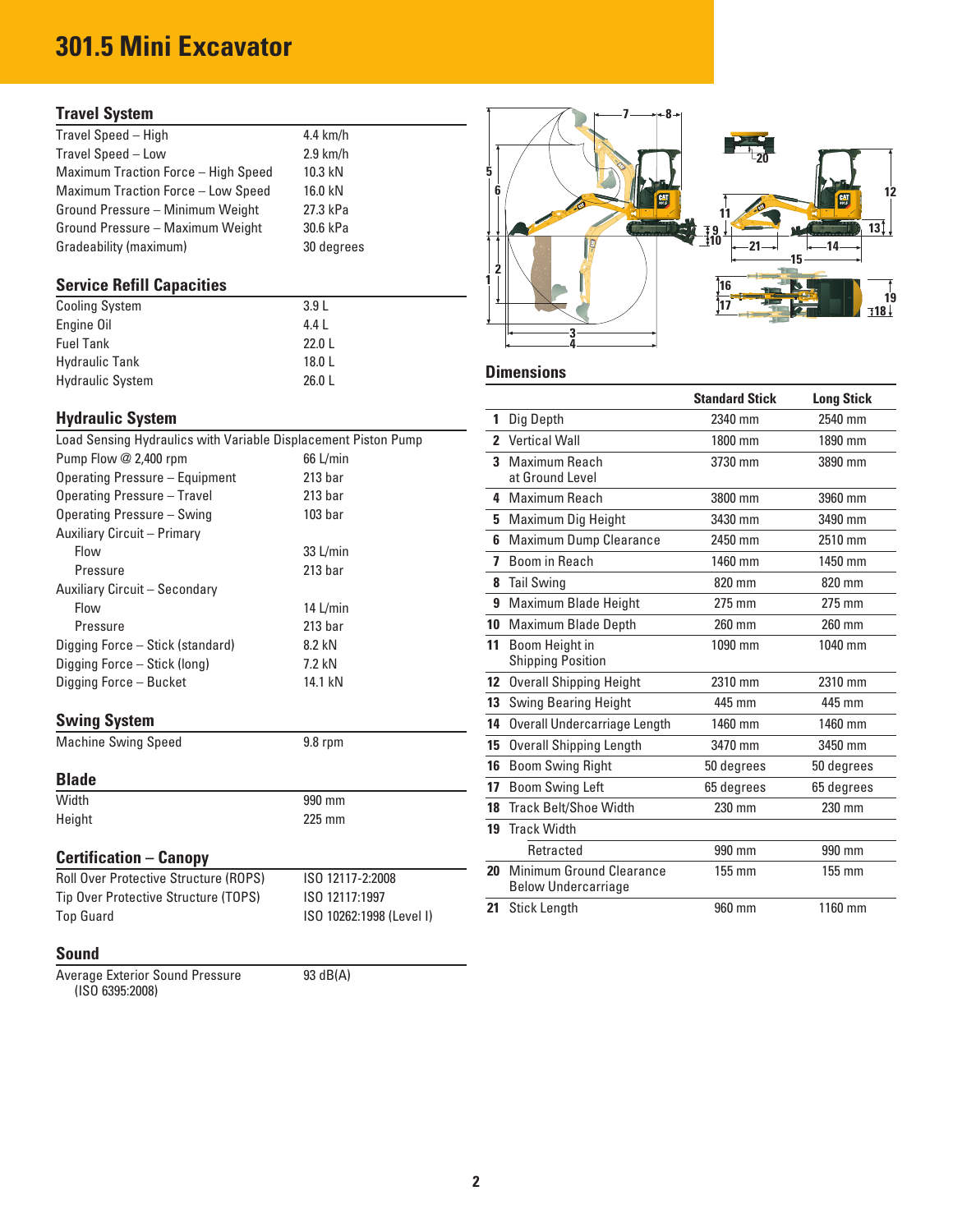# **Lift Capacities – Minimum Configuration\***

| 1.5 <sub>m</sub> |                          |    |                   |              |                   | 2 <sub>m</sub> |                   |             | <b>Lift Point Radius (Maximum)</b> |              |             |     |
|------------------|--------------------------|----|-------------------|--------------|-------------------|----------------|-------------------|-------------|------------------------------------|--------------|-------------|-----|
|                  |                          |    | <b>Over Front</b> |              | <b>Over Front</b> |                | <b>Over Front</b> |             |                                    |              |             |     |
|                  |                          |    | <b>Blade</b>      | <b>Blade</b> | <b>Over</b>       | <b>Blade</b>   | <b>Blade</b>      | <b>Over</b> | <b>Blade</b>                       | <b>Blade</b> | <b>Over</b> |     |
|                  | <b>Lift Point Height</b> |    | Down              | Up           | <b>Side</b>       | <b>Down</b>    | Up                | <b>Side</b> | <b>Down</b>                        | Up           | <b>Side</b> | m   |
| 2 <sub>m</sub>   | <b>Standard Stick</b>    | kg |                   |              |                   |                |                   |             | 290                                | 242          | 182         | 2.9 |
|                  | Long Stick               | kg |                   |              |                   |                |                   |             | 230                                | 218          | 164         | 3.1 |
| 1.5 <sub>m</sub> | <b>Standard Stick</b>    | kg |                   |              |                   | 384            | 384               | 324         | 283                                | 212          | 159         | 3.2 |
|                  | Long Stick               | kg |                   |              |                   |                |                   |             | 227                                | 194          | 144         | 3.3 |
| 1 m              | <b>Standard Stick</b>    | kg |                   |              |                   | 584            | 412               | 303         | 289                                | 198          | 147         | 3.3 |
|                  | Long Stick               | kg | 743               | 650          | 462               | 495            | 415               | 306         | 234                                | 181          | 134         | 3.4 |
| 0 <sub>m</sub>   | <b>Standard Stick</b>    | kg | 625               | 585          | 405               | 704            | 379               | 273         | 343                                | 197          | 146         | 3.2 |
|                  | Long Stick               | kg | 713               | 576          | 396               | 703            | 375               | 269         | 277                                | 179          | 131         | 3.4 |

\*Minimum Weight includes rubber tracks, canopy, operator, full fuel tank, fixed undercarriage, and no bucket.

### **Lift Capacities – Maximum Configuration\*\***

|                |                          |    | 1.5 <sub>m</sub>     |                    |                            | 2 <sub>m</sub>       |                    |                            | <b>Lift Point Radius (Maximum)</b> |                    |                            |     |
|----------------|--------------------------|----|----------------------|--------------------|----------------------------|----------------------|--------------------|----------------------------|------------------------------------|--------------------|----------------------------|-----|
|                |                          |    | <b>Over Front</b>    |                    |                            | <b>Over Front</b>    |                    | <b>Over Front</b>          |                                    |                    |                            |     |
|                | <b>Lift Point Height</b> |    | <b>Blade</b><br>Down | <b>Blade</b><br>Up | <b>Over</b><br><b>Side</b> | <b>Blade</b><br>Down | <b>Blade</b><br>Up | <b>Over</b><br><b>Side</b> | <b>Blade</b><br>Down               | <b>Blade</b><br>Up | <b>Over</b><br><b>Side</b> | m   |
| 2 <sub>m</sub> | <b>Standard Stick</b>    | kg |                      |                    |                            |                      |                    |                            | 290                                | 252                | 190                        | 2.9 |
|                | Long Stick               | kg |                      |                    |                            |                      |                    |                            | 230                                | 227                | 171                        | 3.1 |
| .5m            | <b>Standard Stick</b>    | kg |                      |                    |                            | 384                  | 384                | 335                        | 283                                | 221                | 166                        | 3.2 |
|                | Long Stick               | kg |                      |                    |                            |                      |                    |                            | 227                                | 202                | 150                        | 3.3 |
| 1 m            | <b>Standard Stick</b>    | kg |                      |                    |                            | 584                  | 427                | 315                        | 289                                | 206                | 154                        | 3.3 |
|                | Long Stick               | kg | 743                  | 674                | 478                        | 495                  | 431                | 317                        | 234                                | 189                | 140                        | 3.4 |
| 0 <sub>m</sub> | <b>Standard Stick</b>    | kg | 625                  | 608                | 422                        | 704                  | 395                | 285                        | 343                                | 206                | 152                        | 3.2 |
|                | Long Stick               | kg | 713                  | 599                | 413                        | 703                  | 390                | 280                        | 277                                | 187                | 137                        | 3.4 |

\*\*Maximum Weight includes steel tracks, canopy, operator, full fuel tank, fixed undercarriage, and no bucket.